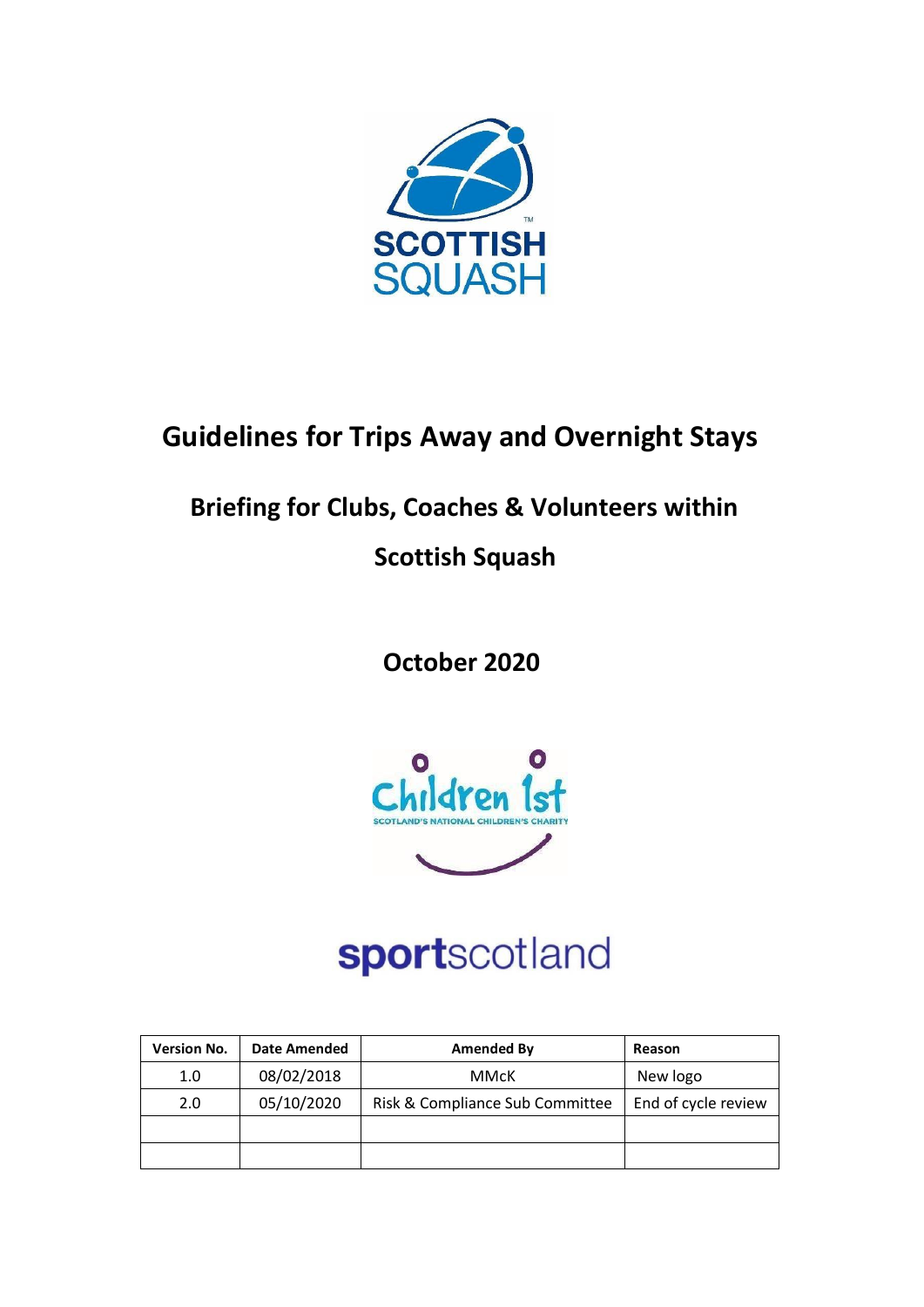#### **1. Designate a Child Protection Officer for the trip**

Those in charge of the group will be responsible for the safety and wellbeing of children in their care. It is recommended that one of the group leaders co-ordinates the arrangements to safeguard the safety and welfare of children during the trip. This Child Protection Officer should ensure all practical arrangements have been addressed and act as the main contact for dealing with any concerns about the safety and welfare of children whilst away from home.

A detailed itinerary will be prepared and copies provided to the designated contact for the club, parents and Scottish Squash if appropriate.

#### **2. Risk assessment**

Potential areas of risk should be identified at the planning stage through a risk assessment, which is legally required, and which should be recorded in writing. Safeguards should be put in place to manage the risks, where appropriate. Risk assessment should be an ongoing process throughout the trip as groups can often find themselves in unexpected situations despite the best laid plans!

#### **3. Travel arrangements - abroad**

In addition to guidelines on transporting children, organisers must ensure there is adequate and relevant insurance cover (including travel and medical insurance). Organisers shall ensure they are aware of local procedures for dealing with concerns about the welfare of children and are familiar with the details of the emergency services in the location of the visit.

Children should be informed of local customs and regulations.

#### **4. Adult to child ratios**

All trips away should be planned to involve **at least** two adults, at least 1 adult should be the same gender as those children on the trip. The guidelines on adult to child ratios will inform an assessment of the numbers of adults required to safely supervise the group. Generally, a ratio of 1:6 for primary aged children and 1:8 for senior school children and young adults.

Those involved should be recruited and selected in accordance with Scottish Squash Safeguarding procedures and PVG membership.

Group leaders should be familiar with and agree to abide by the Scottish Squash Child Protection Policy, procedures and code of conduct.

Any parent helpers, team chaperones etc. should be vetted in line with safe recruitment procedures.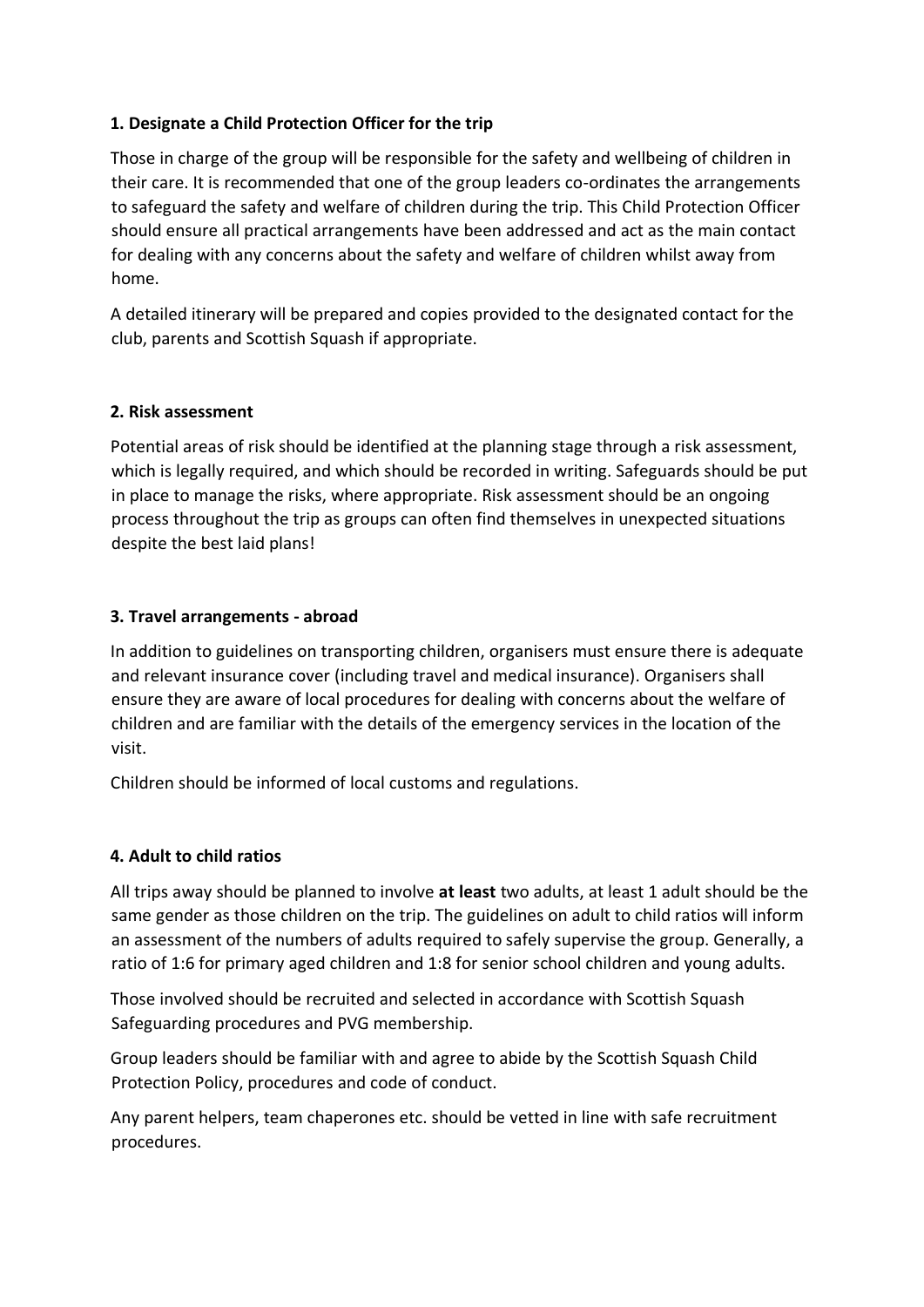#### **5. Accommodation**

Organisers should find out as much as possible about the accommodation and the surroundings at the planning stage. Where possible, an initial visit to the venue/accommodation should take place to help those organising the trip identify all practical issues and allow time to address them in advance, in consultation with children and parents where appropriate.

The following is a (non-exhaustive) list of some of the practical things which should be considered in advance about the arrangements for accommodation:

- Location: central and remote locations both present different challenges
- Sleeping arrangements: these will enable suitable sharing in terms of age and gender and appropriately located staff/volunteer bedrooms for both supervision and ease of access in case of an emergency. Parents and children should be consulted in advance about arrangements for sharing where possible and appropriate
- Appropriate safeguards where others have access to the sleeping quarters
- Special access or adaptive aids required by group leaders or children
- Environmental factors
- Personal safety issues

Some residential facilities offer dormitory sleeping arrangements where leaders may be required to share with children. In such circumstances organisers must ensure that at least two adults who have been recruited and selected using the recommended procedure are present, preferably one male and one female, and that such arrangements have been discussed and agreed with children and parents in advance.

In some circumstances older children may be required to share rooms with senior team mates (i.e. over 18s). If this is necessary, it should be discussed and agreed in advance with the young person and the parents (where appropriate and practicable). The young people involved should also be aware of whom they should speak to if they have any worries or concerns during this time.

#### **Exchange visits/hosting**

Before departure, organisers should ensure there is a shared understanding of the standards expected during home stays between them, host organisation/ families, parents and children themselves. These standards should include arrangements for the supervision of children during the visit.

Host families for more than three nights should be appropriately checked through the PVG scheme. Organisers, parents and children should all be provided with a copy of emergency contact numbers.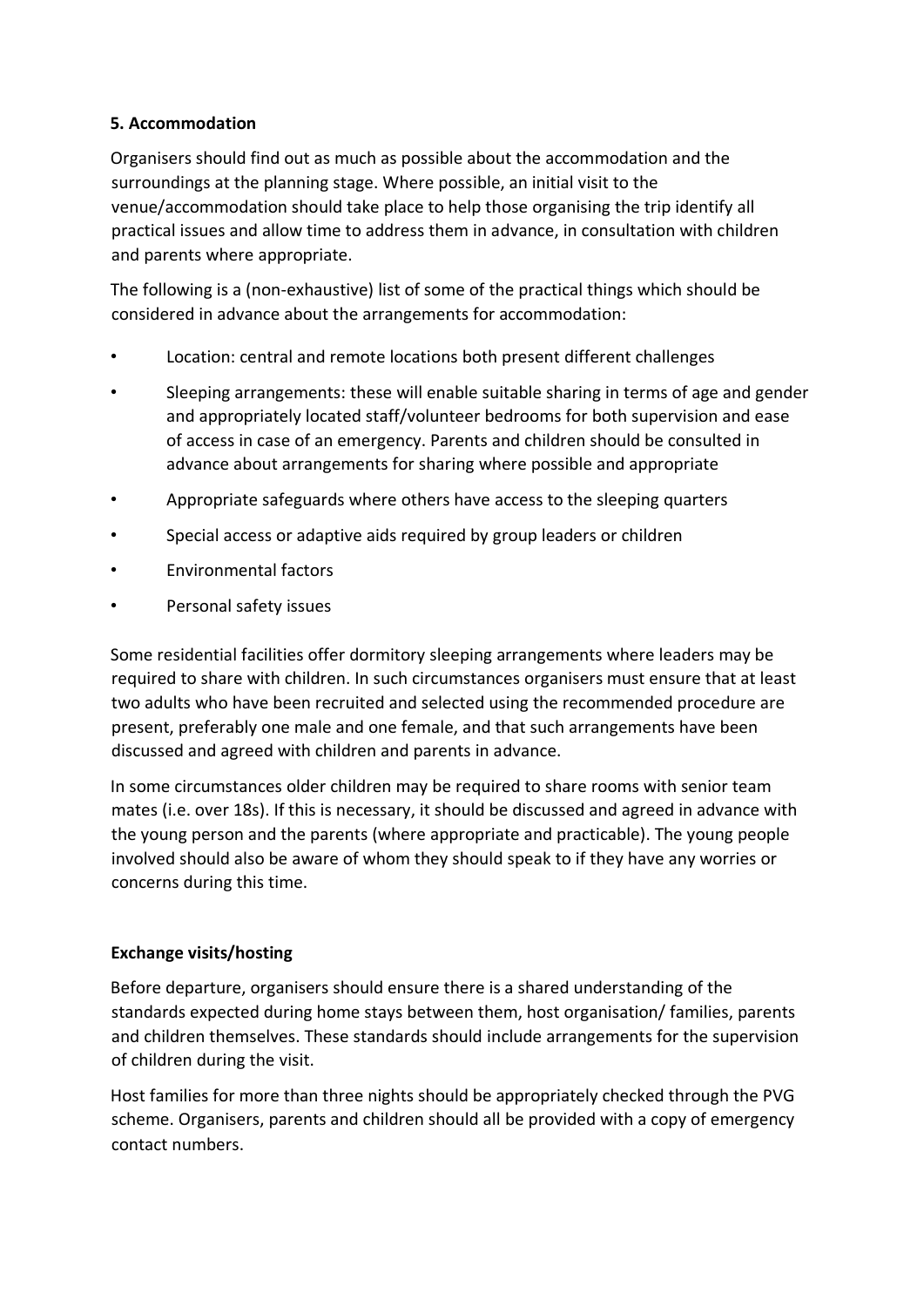Children should be aware of who they should talk to if problems arise during the visit. Daily contact should be made by the trip CPO, with all children to ensure they are safe and well.

#### **Residential at a facility/centre**

Organisers should ensure the facility is appropriately licensed and has adequate and relevant insurance cover in place. The facility should have a policy on the protection of children and Health and Safety. Adequate security arrangements should be in place and facility staff should be PVG scheme members where appropriate. Facility staff involved in the training or instruction of children must be appropriately qualified and trained.

Organisers should ensure there is adequate supervision of the group for the duration of the stay, particularly when the facility is being shared with other groups.

#### **6. Involving parents**

Where possible, a meeting should be held with parents before departure to share information about the trip, answer their questions and make joint decisions about arrangements where appropriate. A Code of Conduct shall be agreed with children and parents in advance of the trip along with sanctions for unacceptable behaviour. Parents should have contact details of relevant person in charge and trip leader will have contact details for parents of all children on trip.

Parents should also complete a medical consent form for each trip detailing any medical issues.

In the event of an emergency at home during the trip, parents should be encouraged to make contact with the group leaders in the first instance so that arrangements can be put in to place to support the child on hearing any distressing news.

#### **7. During the trip**

Organisers must ensure arrangements are in place for the supervision and risk assessment of activities during free time. Children shall not be allowed to wander alone in unfamiliar places, towns and cities.

Group leaders should have clear roles and responsibilities for the duration of the trip. They must not be over familiar with or fraternise with children during the trip and remember that they are in a position of trust at all times. The use of alcohol and/or drugs or engaging in sexual relationships (between two young people) should not be condoned during the trip, even if the legislation relating to any of these behaviours is more lenient than in Scotland.

Group leaders should maintain an overview of the wellbeing of all children during the trip. This can help to identify issues at an early stage and resolve them as quickly as possible.